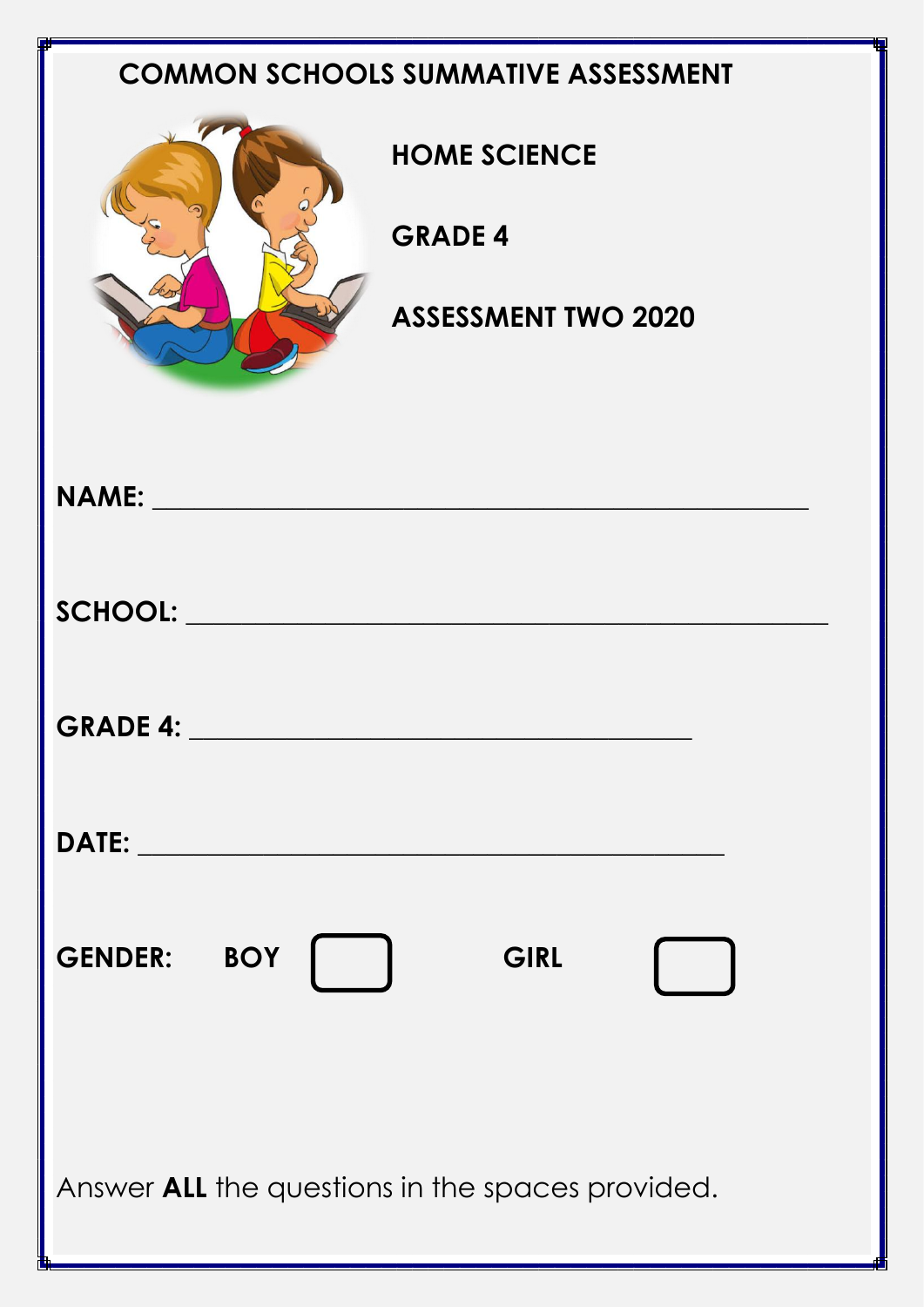| <b>Strand/Substrand: Healthy practices, Healthy living</b>                                                                                            |
|-------------------------------------------------------------------------------------------------------------------------------------------------------|
| <u>Task 1</u>                                                                                                                                         |
| What do we need to grow healthy?<br>b.<br>$C.$ $\qquad \qquad \qquad \qquad$<br>$($ /2marks)                                                          |
| Write down two qualities of a good play.<br>$\alpha$ .                                                                                                |
| $\Box$ /2marks)<br>You want to make a play item, list down materials needed and<br>procedure on how to make the item.<br>Item to make<br>$\_$ /1mark) |
| Materials needed.<br><u> 1980 - Johann Barbara, martxa alemani</u><br><u> 1980 - Johann Barn, mars ann an t-Amhair an t-</u><br>/2marks)              |
| How to make the item<br>Step i.                                                                                                                       |
| <u> 1950 - Johann Johann Stoff, deutscher Stoff und der Stoff und der Stoff und der Stoff und der Stoff und der S</u>                                 |
|                                                                                                                                                       |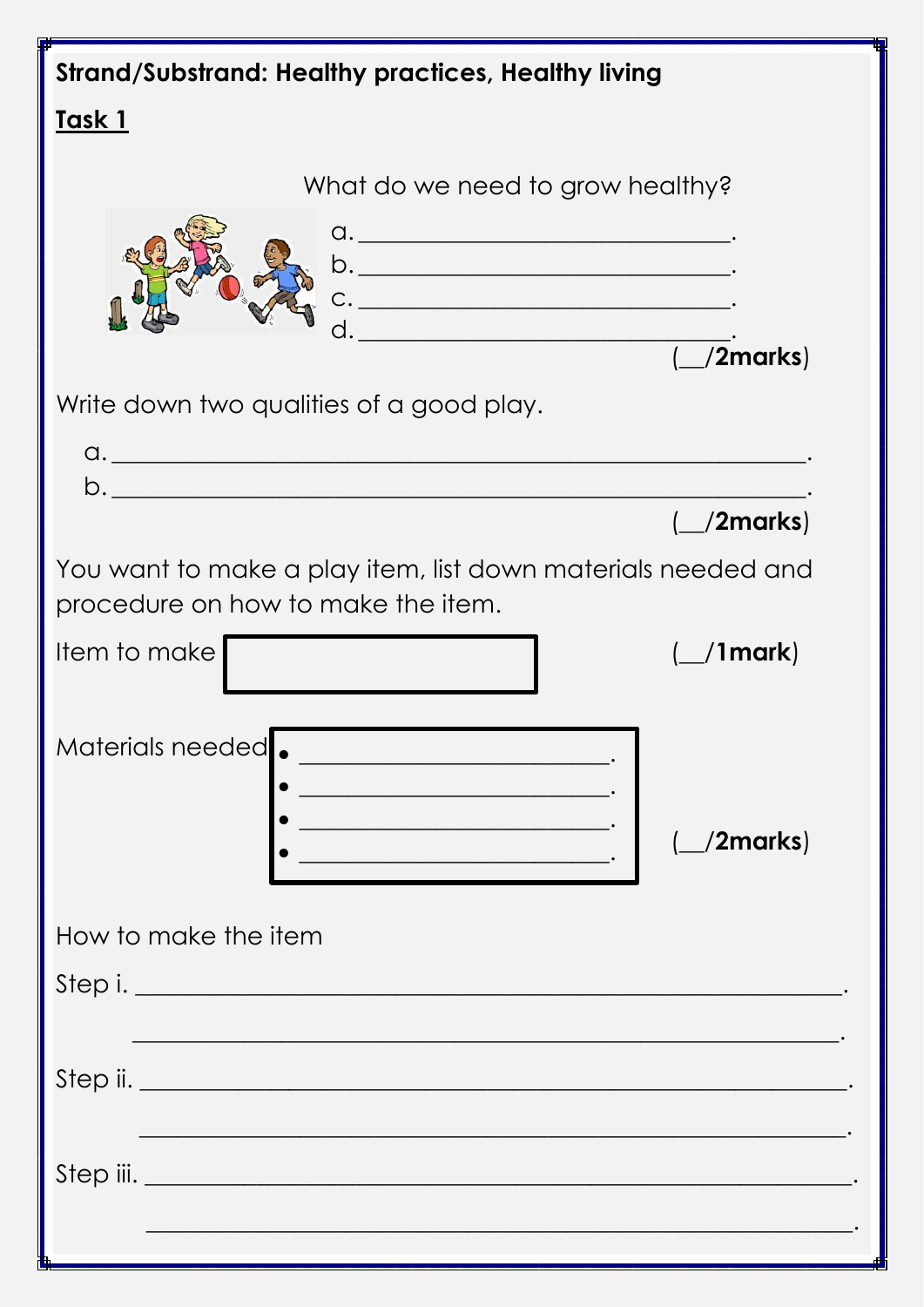